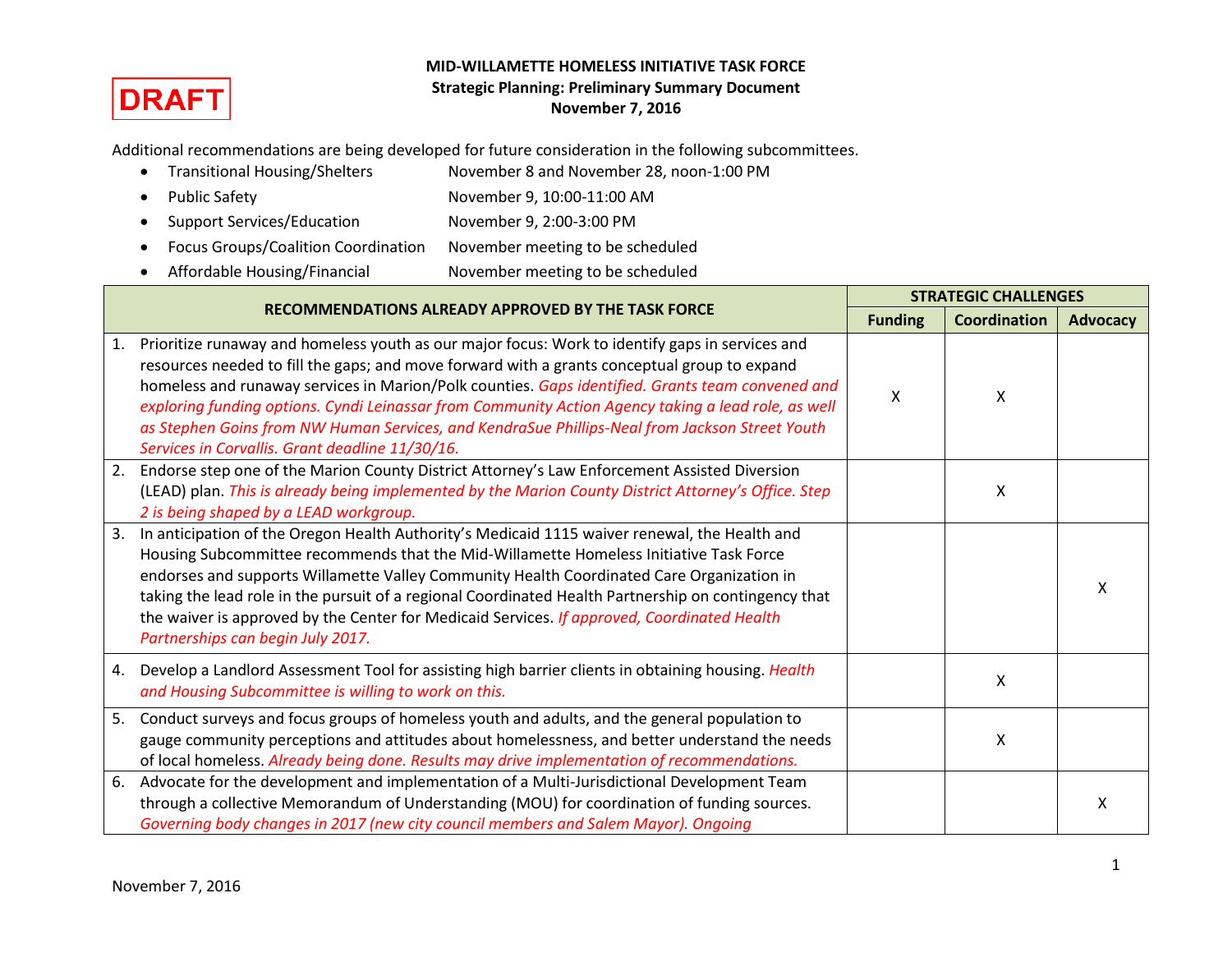

## **MID-WILLAMETTE HOMELESS INITIATIVE TASK FORCE Strategic Planning: Preliminary Summary Document November 7, 2016**

|    | commitment needs to be long term.                                                                     |                             |                             |                           |
|----|-------------------------------------------------------------------------------------------------------|-----------------------------|-----------------------------|---------------------------|
|    | RECOMMENDATIONS ALREADY APPROVED BY THE TASK FORCE                                                    | <b>STRATEGIC CHALLENGES</b> |                             |                           |
|    |                                                                                                       | <b>Funding</b>              | <b>Coordination</b>         | <b>Advocacy</b>           |
| 7. | Assist NEDCO, Maps Credit Union, and others in implementing site-based financial literacy training    |                             |                             |                           |
|    | at selected community nonprofit organizations (UGM, Simonka House, St. Francis, etc.). NEDCO          |                             | X                           |                           |
|    | (Neighborhood Economic Development Corporation) and Maps Credit Union have financial literacy         |                             |                             |                           |
|    | programs ready to take to groups. It's a matter of coordinating the effort.                           |                             |                             |                           |
| 8. | Assist the school districts within Marion and Polk Counties to offer effective and relevant financial |                             |                             |                           |
|    | literacy training in selected schools through proven curriculum materials and community trainers.     |                             | Χ                           |                           |
|    | Maps Credit Union is willing to take training into middle and high schools. Maps had an agreement     |                             |                             |                           |
|    | with 24J to take the Student Saver program into schools and is willing to reinstate that program.     |                             |                             |                           |
| 9. | Advocate for funding allocations across the state of Oregon from Oregon Housing and Community         |                             |                             |                           |
|    | Services to reflect the poverty levels through American Community Survey (ACS) and Asset Limited      |                             |                             | x                         |
|    | Income Constrained Employed (ALICE) data in each area including homeowners and those currently        |                             |                             |                           |
|    | without housing and to use current, local demographic information in the scoring process.             |                             |                             |                           |
|    | 10. Advocate for reinstatement of the Federal Tax Credit for homebuyers for up to \$8,000 per         |                             |                             | $\mathsf{X}$              |
|    |                                                                                                       |                             |                             |                           |
|    | household.                                                                                            |                             |                             |                           |
|    |                                                                                                       |                             | <b>STRATEGIC CHALLENGES</b> |                           |
|    | <b>CONCEPTS PENDING TASK FORCE APPROVAL</b>                                                           | <b>Funding</b>              | <b>Coordination</b>         | <b>Advocacy</b>           |
| 1. | Support Mountain West Investment Corporation's plans to develop 300-600 affordable housing            |                             |                             |                           |
|    | units in 2018. Conceptual                                                                             |                             |                             | $\boldsymbol{\mathsf{X}}$ |
| 2. | Encourage a portion of all new housing to offer a priority to victims of domestic violence.           |                             |                             | Χ                         |
|    | Conceptual                                                                                            |                             |                             |                           |
| 3. | Endorse Marion County's plans to develop a twenty-four bed reentry transitional housing unit.         |                             |                             | X                         |
|    | Conceptual                                                                                            |                             |                             |                           |
| 4. | Endorse Westcare's plans to provide ten new veterans transitional housing beds in Salem this year,    |                             |                             |                           |
|    | with an additional 10-20 over the course of the next year. Conceptual                                 |                             |                             | X                         |
| 5. | Support population-specific projects for victims of domestic violence: emergency and transitional     |                             |                             |                           |
|    | housing. Conceptual                                                                                   |                             |                             | X                         |
| 6. | Endorse UGM's plan to provide 300 new shelter beds for men without children. Conceptual               |                             |                             | Χ                         |
| 7. | Support the Housing Authorities to prioritize housing vouchers for survivors of domestic violence.    |                             |                             | X                         |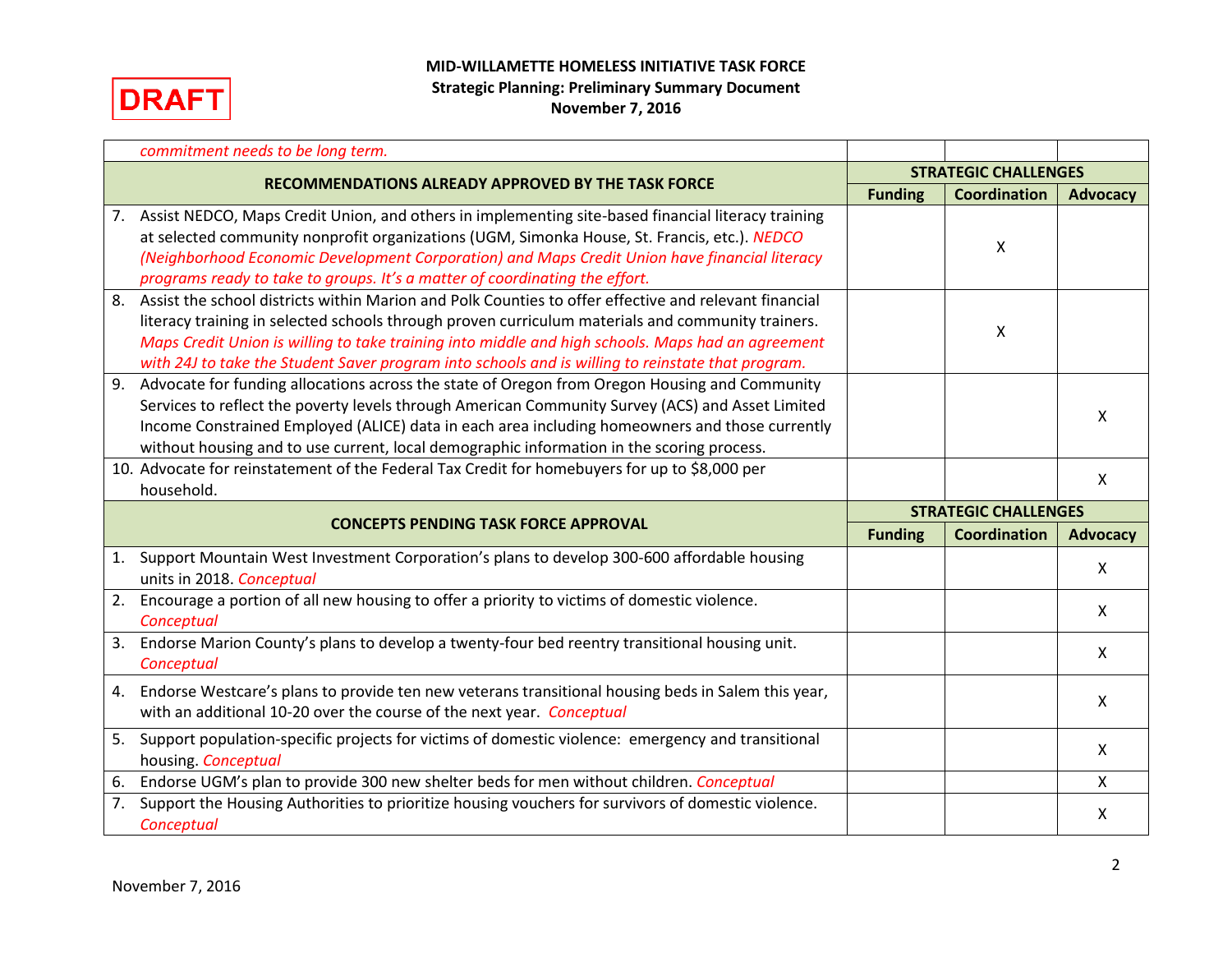**MID-WILLAMETTE HOMELESS INITIATIVE TASK FORCE**



## **Strategic Planning: Preliminary Summary Document November 7, 2016**

| <b>CONCEPTS PENDING TASK FORCE APPROVAL</b>                                                                                                                                                                                                                                                                                                                                                                                                                                                                                                                                                                                                                                                                                                                                                                                                                                                                                        | <b>STRATEGIC CHALLENGES</b> |                     |                           |
|------------------------------------------------------------------------------------------------------------------------------------------------------------------------------------------------------------------------------------------------------------------------------------------------------------------------------------------------------------------------------------------------------------------------------------------------------------------------------------------------------------------------------------------------------------------------------------------------------------------------------------------------------------------------------------------------------------------------------------------------------------------------------------------------------------------------------------------------------------------------------------------------------------------------------------|-----------------------------|---------------------|---------------------------|
|                                                                                                                                                                                                                                                                                                                                                                                                                                                                                                                                                                                                                                                                                                                                                                                                                                                                                                                                    | <b>Funding</b>              | <b>Coordination</b> | <b>Advocacy</b>           |
| Develop an inventory of vacant buildings to determine if repurposing properties into shelters,<br>8.<br>transitional housing, or supported housing facilities is viable. Conceptual                                                                                                                                                                                                                                                                                                                                                                                                                                                                                                                                                                                                                                                                                                                                                |                             | X                   |                           |
| Create a Memorandum of Understanding among regional entities to constitute a Development<br>9.<br>Team to provide coordinated, inclusive, and transparent management of the region's approach to<br>emergency housing and related services, as well as affordable housing. The Development Team will:<br>Seek to maximize HMIS participation, so as to appropriately represent the degree of<br>a.<br>community coordination in future cooperative applications.<br>Prioritize, plan, and pursue available grants (federal, state, private) for future projects.<br>b.<br>Analyze the advisability of allowing, supporting, or facilitating some form of temporary,<br>c.<br>support-coordinated camping.<br>Inventory vacant, derelict or other suitable sites for potential re-purposing as support-<br>d.<br>coordinated emergency housing. Such sites may include houses, motels, apartments, or<br>closed schools. Conceptual |                             | X                   |                           |
| 10. Support the City of Salem's plan to develop a work program for people experiencing homelessness,<br>similar to a program in Albuquerque, NM. Conceptual                                                                                                                                                                                                                                                                                                                                                                                                                                                                                                                                                                                                                                                                                                                                                                        |                             | X                   |                           |
| 11. Implement step 2 of the Marion County District Attorney's Law Enforcement Assisted Diversion<br>(LEAD) plan. LEAD work group has formed.                                                                                                                                                                                                                                                                                                                                                                                                                                                                                                                                                                                                                                                                                                                                                                                       | $\boldsymbol{\mathsf{X}}$   | X                   |                           |
| 12. Support City of Salem's strategy to address panhandling. See Salt Lake City's Homeless Outreach<br>website Conceptual                                                                                                                                                                                                                                                                                                                                                                                                                                                                                                                                                                                                                                                                                                                                                                                                          | $\boldsymbol{\mathsf{X}}$   |                     |                           |
| 13. Expand HOME Youth and Resource Center. Conceptual                                                                                                                                                                                                                                                                                                                                                                                                                                                                                                                                                                                                                                                                                                                                                                                                                                                                              | $\mathsf{X}$                |                     |                           |
| 14. Support expansion of the Dream Center in West Salem, and advocate for other communities to<br>adopt the center's mode, to expand services throughout Salem. Conceptual                                                                                                                                                                                                                                                                                                                                                                                                                                                                                                                                                                                                                                                                                                                                                         |                             |                     | $\boldsymbol{\mathsf{X}}$ |
| 15. Promote collaboration among local service providers and Worksource Oregon to maximize<br>workforce development by:<br>Increasing communication among service providers, and providing organizational training,<br>a.<br>to help case workers prepare their clients for referrals to Worksource Oregon, by providing<br>for their basic needs; and<br>Referring clients to Worksource Oregon for job skills training, employment workshops,<br>b.<br>educational opportunities, and job placement. Approved by Support Services/Education<br>subcommittee. Needs Task Force approval.                                                                                                                                                                                                                                                                                                                                           |                             | Χ                   |                           |